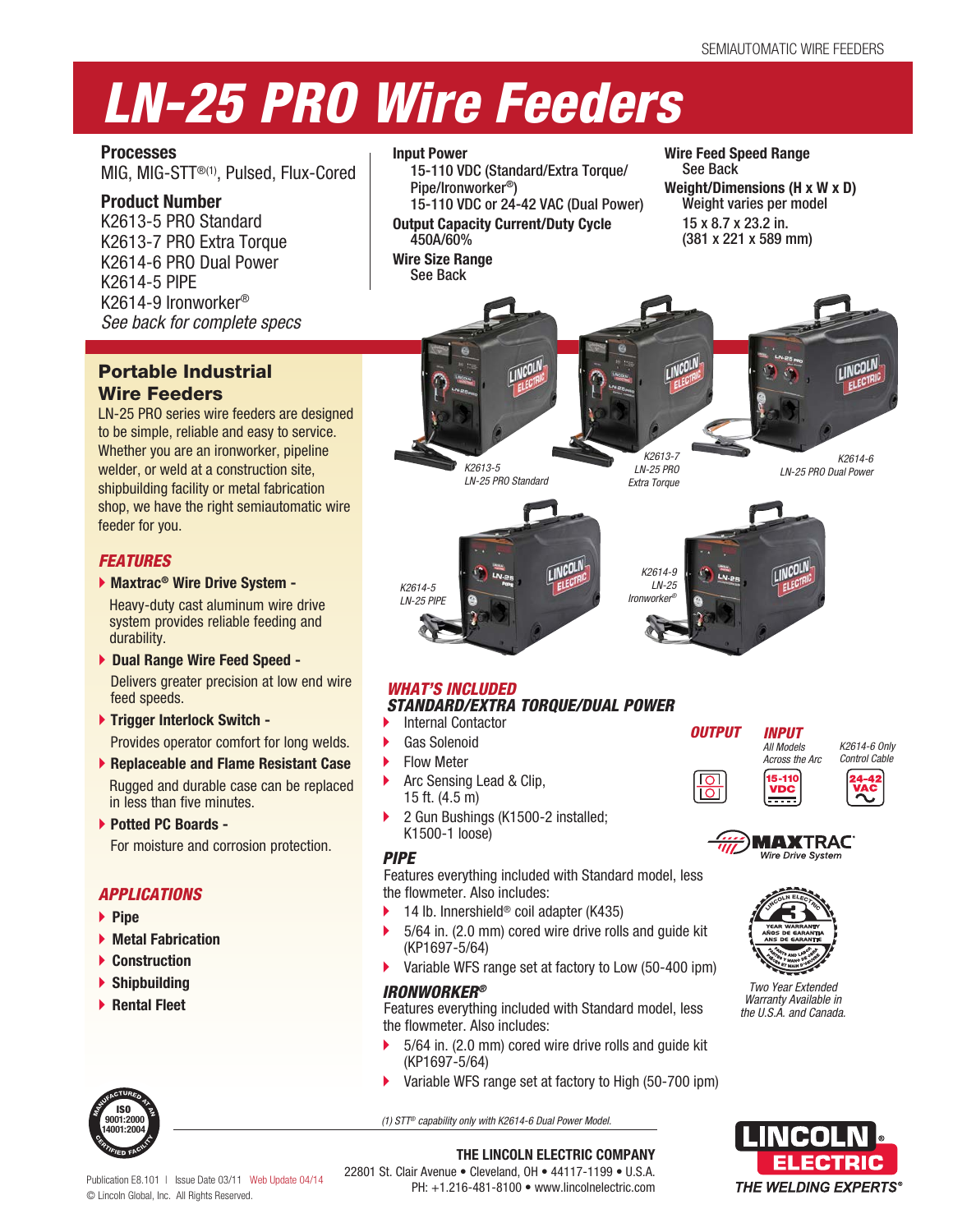#### *CHOOSE THE RIGHT MODEL FOR YOUR APPLICATION*





| 侧<br><b>ELECTRO</b> | a, |  |
|---------------------|----|--|
|                     |    |  |
|                     |    |  |

|                                                                                   | <b>LN-25 PRO</b><br><b>Standard</b> | <b>LN-25 PRO</b><br><b>Extra Torque</b> | <b>LN-25 PRO</b><br><b>Dual Power</b> | <b>LN-25</b><br><b>PIPE</b> | <b>LN-25</b><br><b>Ironworker®</b> |
|-----------------------------------------------------------------------------------|-------------------------------------|-----------------------------------------|---------------------------------------|-----------------------------|------------------------------------|
| Maxtrac <sup>®</sup> Wire Drive System                                            |                                     |                                         |                                       |                             |                                    |
| <b>Dual Range Wire</b><br><b>Feed Speed</b>                                       |                                     |                                         |                                       |                             |                                    |
| <b>CC/CV Switch</b>                                                               |                                     |                                         |                                       |                             |                                    |
| <b>Trigger Interlock Switch</b>                                                   |                                     |                                         |                                       |                             |                                    |
| Replaceable, Flame<br><b>Resistant Case</b>                                       |                                     |                                         |                                       |                             |                                    |
| <b>Potted PC Boards For</b><br><b>Moisture and</b><br><b>Corrosion Protection</b> |                                     |                                         |                                       |                             |                                    |
| <b>Flow Meter</b>                                                                 |                                     |                                         |                                       |                             |                                    |
| Extra Torque For Up To 3/32 in.<br><b>Diameter Wire Welding</b>                   |                                     |                                         |                                       |                             |                                    |
| <b>STT<sup>®</sup> Ready With Remote</b><br><b>Control Capabilities</b>           |                                     |                                         |                                       |                             |                                    |
| <b>Digital Display For</b><br><b>Amperage and Wire</b><br><b>Feed Speed</b>       |                                     |                                         |                                       |                             |                                    |
| 14 lb. (6 kg) Innershield® Coil<br>Adapter (K435)                                 |                                     |                                         |                                       |                             |                                    |

#### *REQUIRED OPTIONS*

| <b>MAXTRAC<sup>®</sup> DRIVE ROLL &amp; WIRE GUIDE KITS</b> |              |  |  |  |  |  |  |
|-------------------------------------------------------------|--------------|--|--|--|--|--|--|
| <b>Description</b>                                          | Order No.    |  |  |  |  |  |  |
| Steel Wire Sizes (includes stainless steel):                |              |  |  |  |  |  |  |
| .023-.030 in (0.6-0.8 mm)                                   | KP1696-030S  |  |  |  |  |  |  |
| $.035$ in $(0.9$ mm)                                        | KP1696-035S  |  |  |  |  |  |  |
| .045 in $(1.2 \text{ mm})$                                  | KP1696-045S  |  |  |  |  |  |  |
| $.052$ in $(1.4$ mm)                                        | KP1696-052S  |  |  |  |  |  |  |
| .035, .045 in (0.9, 1.2 mm)                                 | KP1696-1     |  |  |  |  |  |  |
| .040 in (1.0 mm)                                            | KP1696-2     |  |  |  |  |  |  |
| $1/16$ in $(1.6$ mm)                                        | KP1696-1/16S |  |  |  |  |  |  |
| <b>Cored Wire Sizes:</b>                                    |              |  |  |  |  |  |  |
| .030-.035 in (0.8-0.9 mm)                                   | KP1697-035C  |  |  |  |  |  |  |
| .040-.045 in (1.0-1.2 mm)                                   | KP1697-045C  |  |  |  |  |  |  |
| .052 in $(1.4 \text{ mm})$                                  | KP1697-052C  |  |  |  |  |  |  |
| 1/16 in (1.6 mm)                                            | KP1697-1/16C |  |  |  |  |  |  |
| <b>Steel or Cored Wire Sizes:</b>                           |              |  |  |  |  |  |  |
| .068-.072 in (1.8 mm)                                       | KP1697-068   |  |  |  |  |  |  |
| 5/64 in (2.0 mm)                                            | KP1697-5/64  |  |  |  |  |  |  |
| $3/32$ in $(2.4$ mm)                                        | KP1697-3/32  |  |  |  |  |  |  |
| <b>Aluminum Wire Sizes:</b>                                 |              |  |  |  |  |  |  |
| .035 in (0.9 mm)                                            | KP1695-035A  |  |  |  |  |  |  |
| .040 in (1.0 mm)                                            | KP1695-040A  |  |  |  |  |  |  |
| 3/64 in (1.2 mm)                                            | KP1695-3/64A |  |  |  |  |  |  |
| $1/16$ in $(1.6$ mm)                                        | KP1695-1/16A |  |  |  |  |  |  |

| <b><i>WELD POWER CABLES</i></b>                                                                 |           |
|-------------------------------------------------------------------------------------------------|-----------|
| <b>Description</b>                                                                              | Order No. |
| Twist Mate <sup>™</sup> to Lug, 1/0, 350A, 60% duty cycle, 10 ft. (3.0 m)                       | K1840-10  |
| Lug to Lug, 3/0, 600A, 60% duty cycle, 10 ft. (3.0 m)                                           | K1842-10  |
| Lug to Lug, 3/0, 600A, 60% duty cycle, 35 ft. (10.6 m)                                          | K1842-35  |
| Lug to Lug, 3/0, 600A, 60% duty cycle, 60 ft. (18.2 m)                                          | K1842-60  |
| Lug to Lug, 4/0, 600A, 60% duty cycle, 110 ft. (33.5 m)                                         | K1842-110 |
| Twist Mate" to Twist Mate", 1/0, 350A, 60% duty cycle, 25 ft. (7.6 m)                           | K1841-25  |
| Twist Mate <sup>™</sup> to Twist Mate <sup>™</sup> , 2/0, 350A, 60% duty cycle, 50 ft. (15.2 m) | K1841-50  |

| <b>CONTROL EXTENSION CABLES</b>                                          |           |  |  |  |  |  |
|--------------------------------------------------------------------------|-----------|--|--|--|--|--|
| <b>Description</b>                                                       | Order No. |  |  |  |  |  |
| Control Cable Extension, 10 ft. (3.0 m) - male 14 pin to female 14 pin   | K1797-10  |  |  |  |  |  |
| Control Cable Extension, 25 ft. (7.6 m) - male 14 pin to female 14 pin   | K1797-25  |  |  |  |  |  |
| Control Cable Extension, 50 ft. (15.2 m) - male 14 pin to female 14 pin  | K1797-50  |  |  |  |  |  |
| Control Cable Extension, 100 ft. (30.4 m) - male 14 pin to female 14 pin | K1797-100 |  |  |  |  |  |

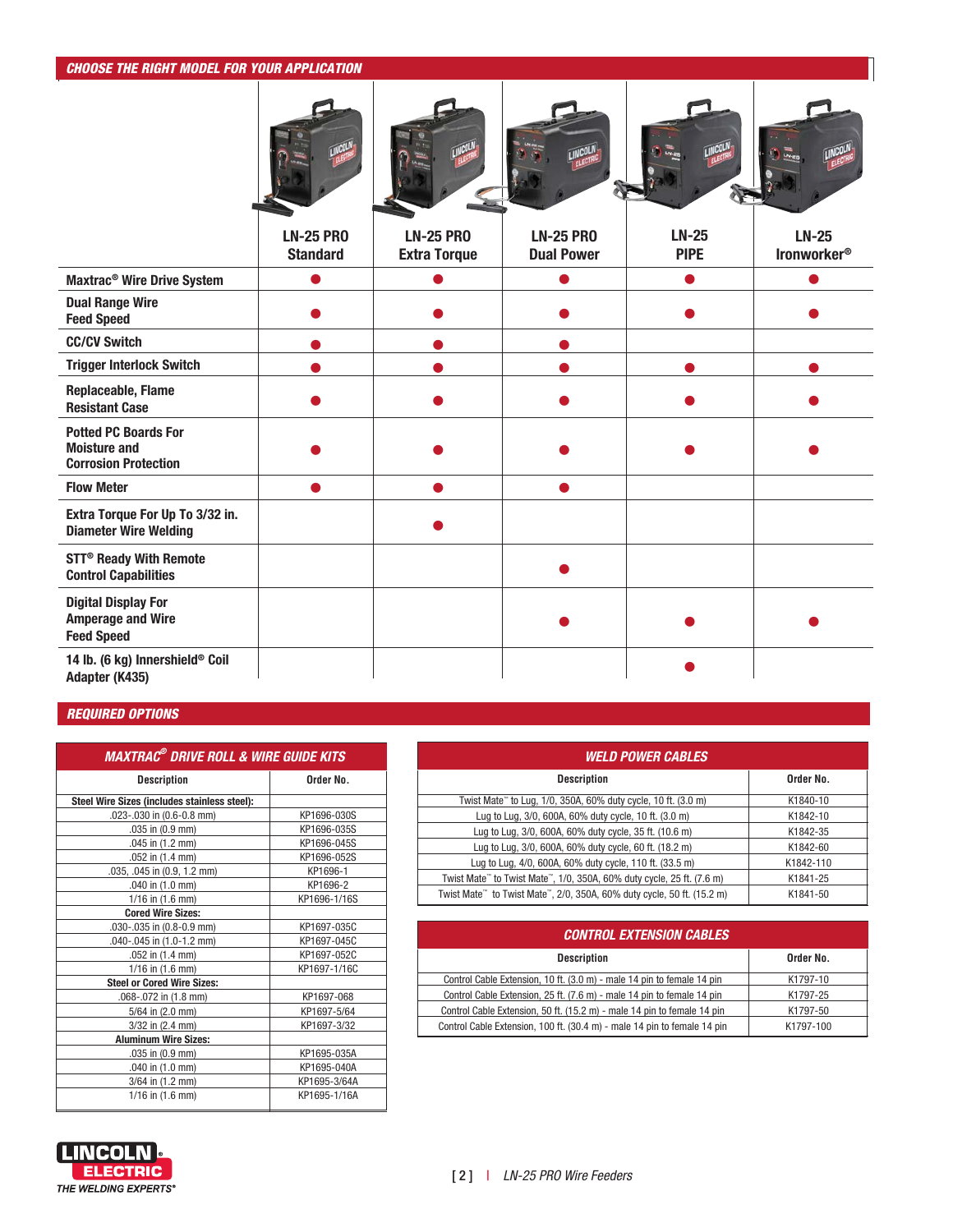#### **LN-25 PRO/LN-25 PRO EXTRA TORQUE LN-25 PRO DUAL POWER**

### $\sum_{i=1}^{n}$ 1. 6.  $\ddot{\phantom{a}}$ LINCOLN 2. N-25 PRO 3. 4. 5.



- 1. Analog Voltmeter<br>2. Wire Feed Speed
- Wire Feed Speed Knob
- 3. Dual Range Speed Switch
- 4. 5-Pin Gun Trigger Connector
- Work Sense Lead
- 6. Thermal Protection LED
- 7. Welding Polarity Indicator LED
- 8. Gas Purge Pushbutton<br>9. Flow Meter Ball
- Flow Meter Ball
- 10. Flow Meter Valve
- 11. Shielding Gas Inlet
- 12. Electrode Lead
- 1. Wire Feed Speed/Amperage Display<br>2. Wire Feed Speed LED
- Wire Feed Speed LED
- 3. Amperage LED
- 4. Wire Feed Speed Knob
- 5. 5-Pin Gun Trigger Connector<br>6. Work Clip Connection
- 
- 6. Work Clip Connection<br>7. Thermal LED 7. Thermal LED
- 8. Voltage Display
- 9. Voltage LED
- 10. Remote Voltage Control Knob (not presettable)



- 11. Gas Purge Pushbutton<br>12. Flow Meter Ball
- Flow Meter Ball

7. 8. 9.

10.

- 13. Flow Meter Valve
- 14. Shielding Gas Inlet<br>15. 14-Pin Control Cab
- 14-Pin Control Cable Input
- 16. Electrode Lead

NOTE: In across-the-arc mode, voltage knob does not control voltage. Must be adjusted at power source.



- 1. Wire Feed Speed/
- Amperage Display
- 2. Wire Feed Speed LED
- 3. Amperage LED
- 4. Wire Feed Speed Knob 5. 5-pin Gun Trigger
- **Connector**
- 6. Work Clip Connection
- 7. Thermal LED
- 8. Voltage Display
- 9. Voltage LED



- 10. Gas purge button
- 11. Shielding Gas Inlet
- 12. Electrode Lead

#### *RECOMMENDED POWER SOURCES* CV-305

- CV-400
- CV-655
- 
- $\blacktriangleright$  DC-400  $\blacktriangleright$  DC-600
- 
- $\blacktriangleright$  DC-655
- ▶ Invertec<sup>®</sup> V350-PRO
- ▶ Flextec™ 450
- Ranger® Engine Driven Welders
- ▶ Vantage<sup>®</sup> Engine Driven Welders



**LN-25 PIPE / IRONWORKER®**